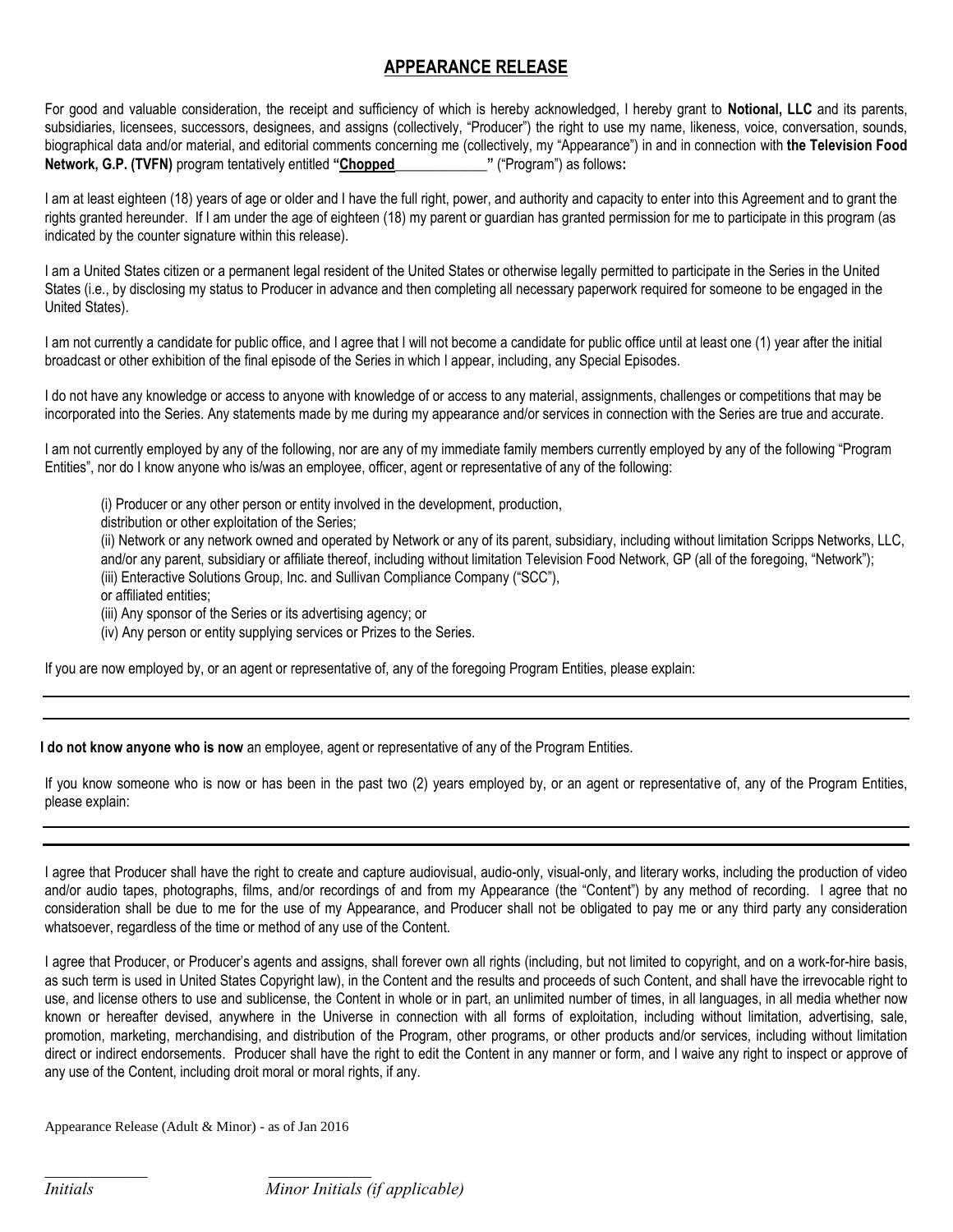I understand and acknowledge that once I have been selected to participate in any portion of the Program and once I have participated and/or performed in any portion of the program, I am obligated to complete all of my services, in connection with the Program, in full and must participate in all future portions of the Program. Producer is not obligated to engage my services, nor does Producer guarantee that my services will be required for any portion of the Program regardless if I have or have not already participated in any portion of the Program. I understand that I am responsible for paying any and all applicable taxes that may be imposed upon any goods, services, cash prizes, or other valuable consideration that I may receive in connection with my Appearance hereunder, and I hereby release and indemnify Producer from any liability related to any such applicable taxes.

I acknowledge that TVFN is not signatory to any union or guild or other collective bargaining agreements and this document is not subject to any such union, guild, or other collective bargaining agreements, and I hereby indemnify TVFN and its respective employees, officers, directors, shareholders, successors, licensees, assigns and affiliated entities harmless from and against, any and all payments required by collective bargaining, guild and union agreements, if any, and all other legal requirements, including, but not limited to pension and welfare funds, dues and contributions for me.

I hereby release, discharge, and hold harmless Producer, network, scc and all other companies and individuals involved in the production and/or exploitation of the program, and each of their parent companies, subsidiaries, affiliates, successors, assignees, agents and licensees, and the directors, officers. Shareholders, members and employees of each of the foregoing (all of the foregoing, the "released parties") from any and all claims and/or liabilities arising out of the program or any injury or damage to me as a result of, or by reason of, my participation on the program, or from any use of any prize or gift awarded to me in connection with the program, if any. I understand and agree that the released partied are not responsible for articles left unsupervised in contestant/participant areas, including, but not limited to, handbags, wallets, jewelry and money, nor will the released parties accept possession or bailment of such articles. The released parties' employees and staff have no authority to bind the released parties or create bailment. If I am selected to participate in the Program, I agree to follow and obey all rules, instructions, directions, and requirements of Producer and TVFN, as they may be changed, modified, or amended by the Producer and TVFN before, during and after the production of the Program (the "Program Rules"). I understand the Program Rules may require me to be separated from my family, friends, and regular environment for several days, to be present at one or more locations (collectively with any other locations or sets in which production of the Program may occur, "Locations"), with or without other participants of the Program, and that I may be subject to limitations or prohibitions on my ability to communicate with my family, friends and others, for up to twenty-four (24) hours a day, for a period of several days (and possibly longer or shorter). I understand that the Program and my compliance with the Program Rules may cause me mental, psychological or emotional distress, and the consents, authorizations, assumptions of risk and releases set forth in this Agreement expressly apply to all such potential harms. I further understand that my appearance, depiction and/or portrayal in the program, and my actions and/or the actions of others displayed in the program, may be disparaging, embarrassing or of an otherwise unfavorable nature to me. I further represent and warrant to producer that I am in good physical and mental health.. I hereby acknowledge that participation in the program and/or in any of the activities that make up the subject matter of the program (e.g., competing in cooking challenges), may involve strenuous, physical, dangerous or hazardous activities (e.g., use of knives and other sharp utensils and tools, cooking equipment, working with fire and machinery, etc.). I further acknowledge that this agreement does not provide a full list of all the risks, hazards and dangers that I will be exposed to as a result of voluntarily participating in any hazardous activities that may be the subject matter of the program. I represent that I am familiar with the varied risks and dangers inherent in my participation in the program and further represent that I routinely engage in activities of the nature contemplated in connection with the program.

I acknowledge that Producer and/or the Network may have entered into agreements with sponsors and/or product providers in connection with the Program whereby such sponsors and/or product providers agreed to supply certain products and/or services for the Program. As a result, I may be required to use certain products in connection with my appearance in the Program and any advertisements within or connected to the Program. I agree to use or be associated with such products and their respective manufacturers or owners of such products on and/or off camera as required by Producer or the Network without any additional compensation

I represent and warrant that: (i) the consent of no other person or entity is necessary to grant the rights hereunder; (ii) neither I, nor anyone acting for me, gave, or agreed to give, anything of value to any officer, director, employee, or agent of Producer to secure my Appearance in the Program; and (iii) any statements made by me during my Appearance are true, to the best of my knowledge, and neither they nor my Appearance will violate or infringe upon the rights of Producer or any third party. I recognize that Producer is relying on my representations and warranties and the rights granted in this Appearance Release, and my breach thereof would cause Producer irreparable injury and damage that cannot be reasonably or adequately compensated by damages in an action at law; therefore, I hereby expressly agree that Producer shall be entitled to injunctive and other equitable relief to prevent and/or cure any breach or threatened breach of this Appearance Release by me. I waive the right to revoke, and any right to injunctive or other equitable relief, which I may have in connection with this Appearance Release.

All provisions hereof concerning the Content, the Program, and the potential inclusion of my Appearance in the Program shall be kept strictly confidential by me and my representatives. Neither I nor my representatives shall issue any press releases or public statements about this Appearance Release, the Program and/or Producer without Producer's prior written permission.

In case of an emergency, I authorize Producer to arrange for or otherwise provide medical assistance to me as Producer may determine to be necessary. I also authorize any licensed physician, health care personnel or medical facility to provide any medical or surgical care (including, without limitation, the use of anesthetics) and to hospitalize me, as such licensed physician, health care personnel or medical facility determines necessary or

Appearance Release (Adult & Minor) - as of Jan 2016

*Initials Minor Initials (if applicable)*